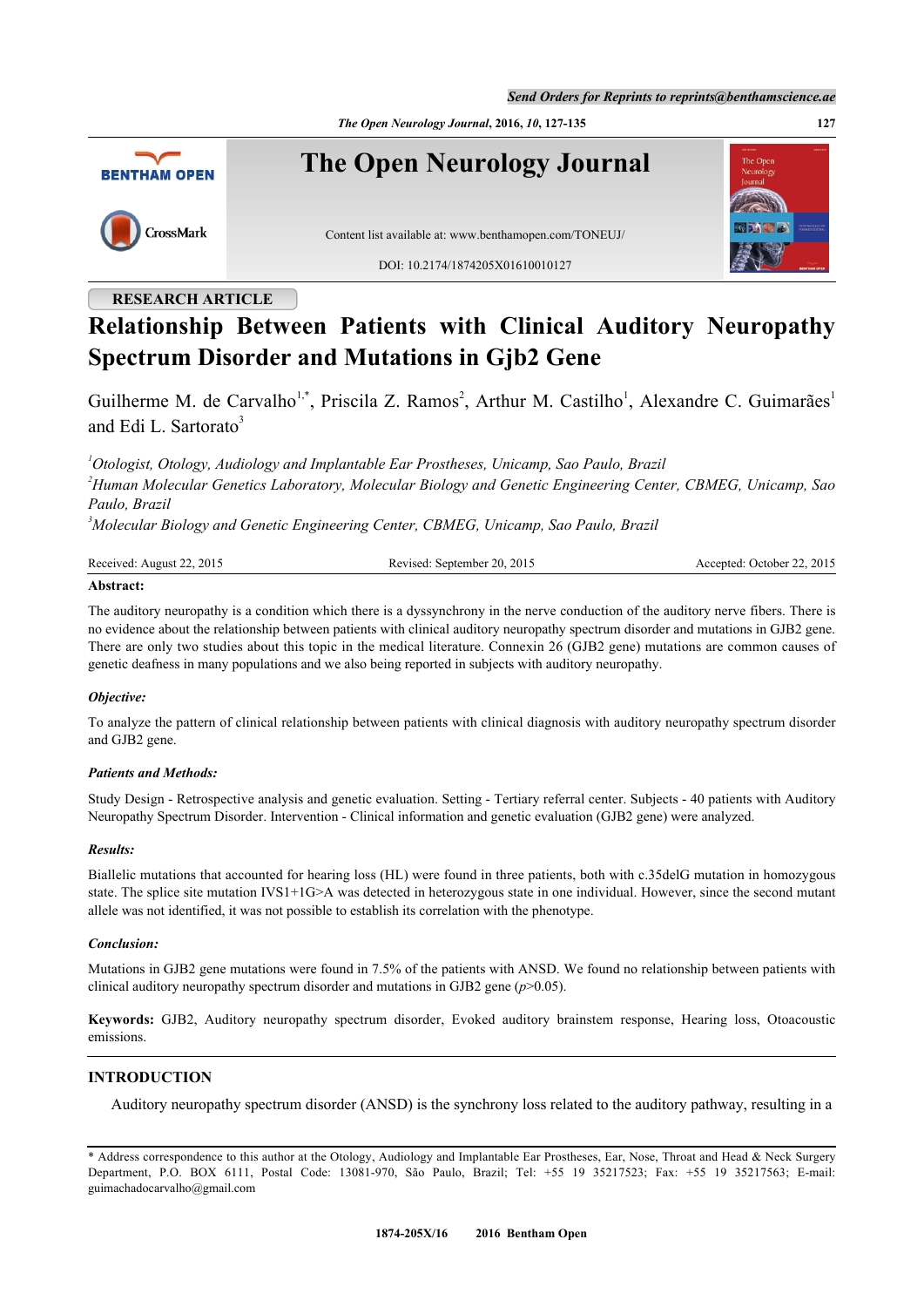deficitary nerve conduction in the auditory nerve fibers, probably secondary to a demyelination of the  $8<sup>th</sup>$  cranial nerve. ANSD can affect individuals of any age, from newborns to adults, and can be caused by a variety of environmental or others clinical conditions (such as anoxia and hyperbilirubinemia) and genetic factors. The prevalence of ANSD in children with severe or profound hearing loss is estimated at 13.4% [\[1](#page-6-0) - [3\]](#page-7-0).

ANSD is characterized by outer hair cells (OHCs) function preservation associated with lack of response in the brainstem evoked response audiometry (ABR) test. The outer hair cells functionality is demonstrated by the positive response of otoacoustic emissions (OAEs) and/or cochlear microphonic (CM) detection, while no synchronous neural activity is detected in the ABR test [[4](#page-7-1)[, 5\]](#page-7-2).

It is believed that there are several topographical transmission failure sites in the auditory action potential, such as damage at the tectorial membrane and internal hair cell; changes in neurotransmitter release in the synapses between the inner hair cell and spiral ganglion neurons fibers; changes in electrical transmission in cochlear nerve fibers or axons or problems related to cochlear nerve myelination [\[1](#page-6-0), [2](#page-7-3), [6](#page-7-4)].

Clinically, the patients with ANSD can present with many degrees of unilateral or bilateral hearing loss (symmetric or not). The speech discrimination is low and incompatible with audiometric thresholds. Patients with ANSD may have fluctuating hearing levels; sometimes, the individual appears to have normal hearing and its behavior resembles an individual with auditory disabilities [\[7](#page-7-5)].

The presence of OAEs with absent or abnormal ABR supports the clinical diagnosis. The CM may be present and the acoustic reflexes may be absent. There may be some correlation with pathologies that occur with peripheral neuropathy such as *Guillain-Barré* syndrome and *Charcot-Marie-Tooth* [[8](#page-7-6)[, 9](#page-7-7)]. The therapeutic intervention in patients with auditory neuropathy needs to be made by hearing stimulation and speech therapy, and the cochlear implants or hearign aids could be a great assistance and must be performed as soon as possible [\[10](#page-7-8)].

In the last decade, the genes identification responsible for ANSD had great contribution for the diagnosis and better understanding of the mechanisms involved in this disorder [[5,](#page-7-2) [6,](#page-7-4) [11\]](#page-7-9).

Four loci responsible for nonsyndromic ANSD were mapped to date: DFNB9 (*OTOF* gene) and DFNB59 (*PJVK* gene) for autosomal recessive ANSD; AUNA1 (*DIAPH3* gene) for autosomal dominant ANSD; and AUNX1 for Xlinked ANSD. In addition, mutations in *GJB2* gene and mitochondrial 12S rRNA gene have been also related to this disorder [\[4](#page-7-1), [7](#page-7-5) - [10,](#page-7-8) [12\]](#page-7-10).

Most genetic studies on the etiology of ANSD exclude cases that may have originated in *GJB2* gene, environmental or host factors, in order to be more effective in the search for new genes or genetic factors that may explain this pathology.

There are only two studies that reported the relationship of the *GJB2* gene with ANSD. The first one described five individuals with preserved OAEs, among 777 unrelated subjects attending schools for the deaf or receiving special services for their moderate to profound HL, carrying mutations in the *GJB2* gene, either in homozygous state (c.35del G/c.35delG or p.W77X/p.W77X) or in compound heterozygous state (c.35delG/c.360delGAG, c.35delG/p.V95M and p.M34T/p.V84M) [[13\]](#page-7-11).

However, the clinical diagnosis of ANSD was confirmed only in one case. So, this Asian study highlighted that 6.5 % of patients with clinical diagnostic of ANSD (OEA +/ABR -) feature homozigose compound heterozygous for the GJB2 (c.35delG/c.35delG or p.W77X/p.W77X/c.35delG/c.360 delGAG, c.35delG/p.V95M and p.M34T/p.V84M) [\[13](#page-7-11)].

The second paper, a case series, about *GJB2* gene and ANSD reported two children homozygous for c.35delG and one heterozygous for p.M34T, showing moderate to profound hearing loss and preservation of OAEs. However, further investigation revealed that only one child homozygous for c.35delG could have ANSD [\[14](#page-7-12)].

Despite mutations in *GJB2* gene are clearly related to unilateral non syndromic hearing loss and is the most common genetic finding in hearing loss diseases, the relationship with Auditory Neuropathy Spectrum Disorder (ANSD) is still unclear [\[13](#page-7-11) - [16](#page-7-13)].

In this paper we conducted a literature review on the mutations in *GJB2* gene in patients with ANSD, and studied this relationship in our population. Only few articles studied this relationship and more data about this topic can help another studies and protocols of the investigation and development of knowledge of ANSD.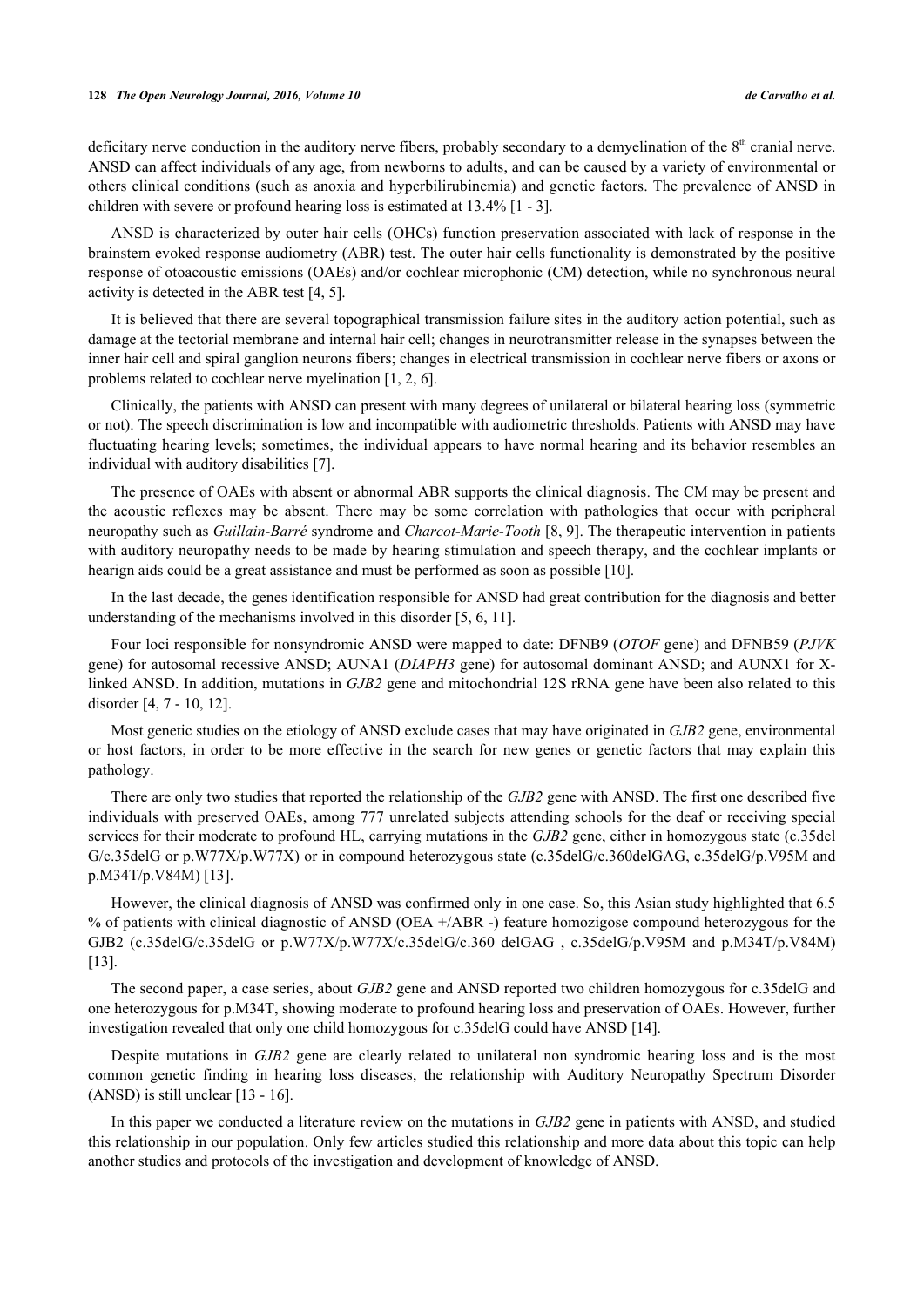This research article is important because it is the first Brazilian and Latin American review on this topic, it shows the most frequent causes ANSD, and the peculiarities of ANSD and this relationship with mutations in *GJB2* gene.

We believe that these findings are of great importance to all professionals who work with patients with auditory neuropathy, such as pediatrician, otolaryngologists, audiologists, genetics and researches teams.

The underlying causes of ANSD are highly questionable and uncertain; therefore the study of GJB2 involvement in patients with ANSD can help to guide new studies, new discoveries and the interface of these genetic alterations with different clinical phenotypes of deafness.

This paper aims to study the relationship between the clinical diagnosis of auditory neuropathy spectrum disorder and mutations in the *GJB2* gene.

#### **METHODS**

We conducted a retrospective observational study through analysis of medical records of patients diagnosed with bilateral hearing loss, with suspected ANSD, accompanied in the auditory health care service of a tertiary care university hospital.

The analyzed variables were age, gender, age of onset of the hearing loss (congenital, childhood, adolescent or adult), past history, previous pregnancies, perinatal and genetic data and electrophysiological test results (ABR, transient and distortion product otoacoustic emissions (OAE), and search of cochlear microphonics (CMs)).

The age group was defined as reported in the medical records of the early onset of symptoms, as follows: congenital (up to 1 year old), childhood (between 1 and 10 years old), adolescent (between 11 and 18 years of life) or adult (over 18 years of life).

The clinical diagnosis of ANSD was established as follows: absent or abnormal ABR with preservation of otoacoustic emissions and/or CMs. All patients had no acoustic reflex and the presence of the cochlear nerve was assessed by nuclear magnetic resonance (MRI) and computed tomography (CT).

## **Molecular Study**

Genomic DNA was extracted from patient peripheral venous blood according to standard protocols. *GJB2* mutations were screened by direct sequencing of the gene coding region and the exon 1 and flanking splice donor site [\[17](#page-7-14) - [19\]](#page-7-15).

## **Inclusion Criteria**

Inclusion criteria were: sensorineural hearing loss, normal otoscopy, absence of middle ear disease, absence of acoustic reflex, presence of transient and/or distortion product OAEs, absence or abnormality in ABR waves and imaging (MRI/CT) showing the presence of the cochlear nerve and excluding retrocochlear disturbances.

All patients who did not complete these criteria were excluded from the study.

## **Audiological Evaluation**

Audiological tests were performed including impedanciometry, speech and pure tone audiometry. The tests were performed using an audiometer AC30-SD25, calibrated according to ISO 389 standards/64.

For ABR, which were repeated at least two times, we used the device AT-235 (Interacoustics).

## **Statistical Analysis**

The data were analyzed using descriptive analysis, with production of means, medians and standard deviation tabs.

Chi-Square was used to compare the groups of our sample. Because of the small size of some of the variables analyzed Fisher's Exact test was also used to check the correlation between the groups.

The confidence Interval was of 95%, and *p-value* <0.05 was considered significant.

## **Ethical Considerations**

This study was previously approved by the Research Ethics Committee of the Faculty of Medical Sciences of the University of Campinas (Report number 396/2006).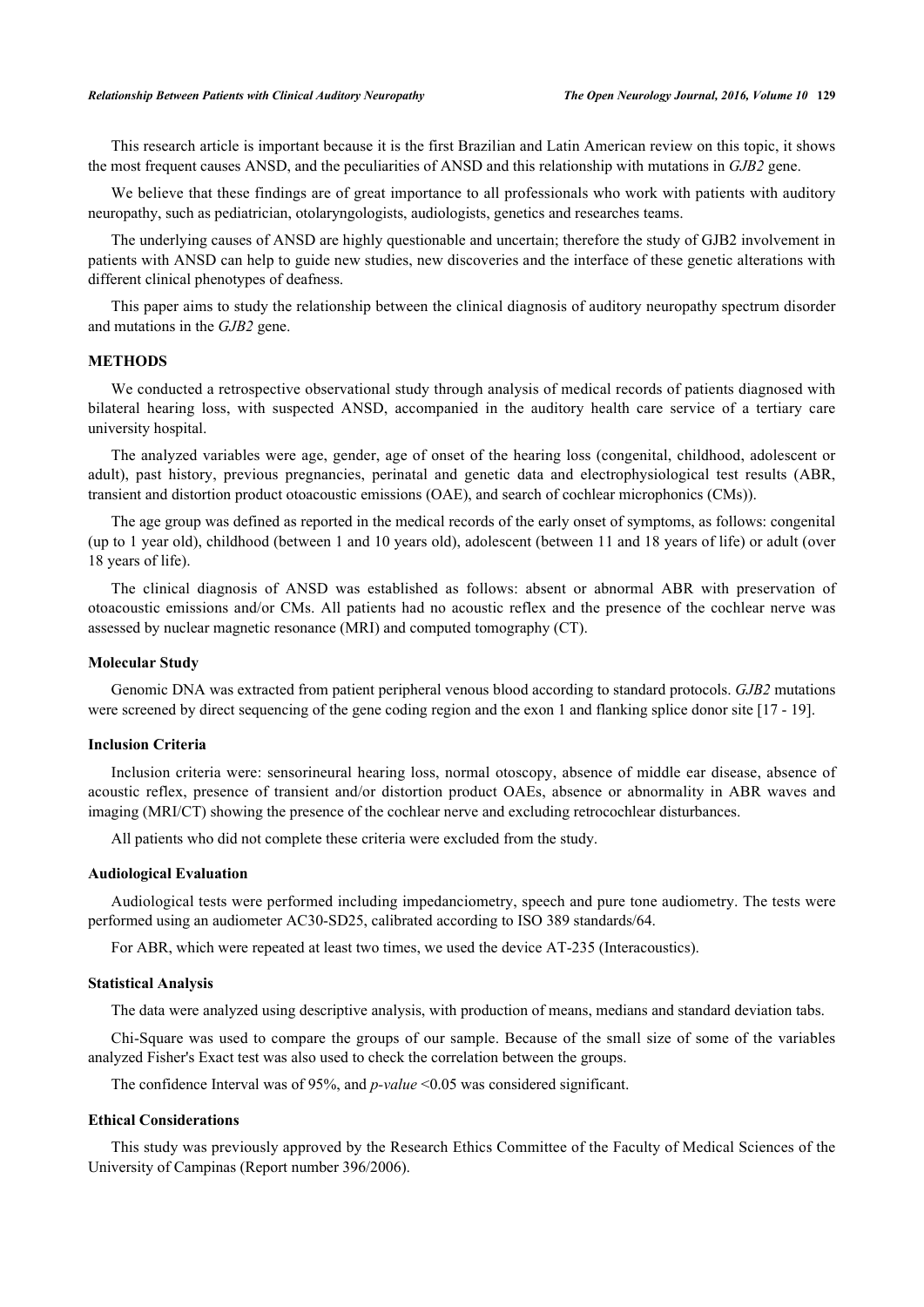#### **RESULTS**

According to the criteria established in the methodology, 40 patients with ANSD were selected after the review of the medical records.

Most patients, 75%, had onset of symptoms in the first year of life (30 congenital; 3 child; 4 adolescence; 2 adult) and 65% were male (26 male; 14 female). In 23 subjects, 57.5% of the cases, no genetic or environmental factor that could be related to the etiology of the disease were observed.

We observed that ANSD could be associated with hyperbilirubinemia in only two cases, *i.e*., a neonatal jaundice with phototherapy and kernicterus. Three cases had family history of sensorineural deafness. In 25% of cases the patients were premature (mean of 32,8 weeks (range 28 to 36 days) - median of 28 weeks), and in 25% of cases. (Mean of 20,7 days (range 5 to 42 days) - median of 27,5 days) they were hospitalized in the neonatal intensive care unit (NICU) .

Regarding infectious diseases, only one case of meningitis during the neonatal ICU was reported, one case of aspiration pneumonia at three months of life with need of hospital treatment and one case of gestational toxoplasmosis (case with also bilateral enlarged vestibular aqueduct in radiologic evaluation).

Syndromic features were observed in only one case (Charge syndrome). Regarding systemic neuromuscular diseases, axial ascending muscular atrophy was observed in only one subject. No others known causes of peripheral neuropathies were present. One of the patients (adult) had arterial hypertension and diabetes without other relevant risk factors for hearing loss.

ABR was abnormal or absent in all cases. The classic situation in which OAEs are present with absent ABR occurred in only 47.5% of cases; the presence of CM was also noted in three of these patients (OEA + ABR – CM +). The remaining patients (52.5%) showed absent OAE and ABR with the presence of CMs.

Radiologic abnormalities were identified in three cases, including enlargement of vestibular aqueduct bilaterally (OAE-, ABR-, CM + and gestational toxoplasmosis), a cyst arachnoid in left cerebellar point angle (OAE-, ABR-, CM +) and signs of involvement of kernicterus (OAE +, ABR -, CM-). See more details at Table **[1](#page-3-0)**.

<span id="page-3-0"></span>

| Table 1. Patients' distribution according to gender, age of onset, audiological evaluation and genetic background. |  |  |  |  |  |  |  |  |
|--------------------------------------------------------------------------------------------------------------------|--|--|--|--|--|--|--|--|
|--------------------------------------------------------------------------------------------------------------------|--|--|--|--|--|--|--|--|

| <b>ANSD</b>     | <b>Sex</b>     | Age        | <b>OAE</b>               | <b>ABR</b>  | <b>CM</b> | <b>GJB2</b> Genotype | <b>Past History</b>                                                            |
|-----------------|----------------|------------|--------------------------|-------------|-----------|----------------------|--------------------------------------------------------------------------------|
|                 | F              | Childhood  | $^{+}$                   | No response | ۰         | wt/wt                | None                                                                           |
| 2               | M              | Congenital | $^{+}$                   | No response | $^{+}$    | wt/wt                | Preterm baby (35wks) / neonatal unity care for 10 days                         |
| 3               | M              | Congenital | $+$                      | No response |           | wt/wt                | None                                                                           |
| 4               | M              | Adolescent | $^{+}$                   | No response | ۰         | wt/wt                | None                                                                           |
| 5               | $\overline{M}$ | Congenital | $\overline{+}$           | No response |           | wt/wt                | None                                                                           |
| 6               | F              | Congenital | $^{+}$                   | No response | $+$       | wt/wt                | Preterm baby (36 wks)                                                          |
| 7               | M              | Adult      | $^{+}$                   | No response |           | $IVS1+G>A/wt$        | None                                                                           |
| 8               | F              | Congenital | $+$                      | No response | ۰         | wt/wt                | None                                                                           |
| 9               | $\mathbf F$    | Childhood  | $\qquad \qquad +$        | No response | ۰         | wt/wt                | None                                                                           |
| $\overline{10}$ | M              | Congenital | $^{+}$                   | No response |           | wt/wt                | None                                                                           |
| 11              | M              | Congenital | $^{+}$                   | No response | $^{+}$    | wt/wt                | <b>Brother with SNHL</b>                                                       |
| $\overline{12}$ | M              | Congenital | $+$                      | No response |           | wt/wt                | Kernicterus                                                                    |
| $\overline{13}$ | F              | Congenital | $^{+}$                   | No response |           | wt/wt                | Preterm baby (29 wks), neonatal unity care for 35 days, neonatal<br><b>CRA</b> |
| 14              | M              | Adult      | $+$                      | No response | ÷,        | wt/wt                | None                                                                           |
| 15              | F              | Congenital | $+$                      | No response | ۰         | wt/wt                | Neonatal jaundice, preterm baby (36 wks), neonatal unity care<br>for 26 days   |
| 16              | F              | Congenital | $^{+}$                   | No response | ÷,        | wt/wt                | Axial ascending muscular atrophy                                               |
| 17              | M              | Adolescent | $\overline{+}$           | No response |           | wt/wt                | None                                                                           |
| 18              | M              | Congenital | $^{+}$                   | No response | ٠         | c.35delG/c.35delG    | None                                                                           |
| $\overline{19}$ | M              | Congenital | $^{+}$                   | No response |           | c.35delG/c.35delG    | None                                                                           |
| $\overline{20}$ | F              | Congenital | $\blacksquare$           | No response | $+$       | wt/wt                | None                                                                           |
| $\overline{21}$ | M              | Congenital | ٠                        | No response | $^{+}$    | wt/wt                | None                                                                           |
| $\overline{22}$ | F              | Congenital | ٠                        | No response | $+$       | wt/wt                | None                                                                           |
| 23              | M              | Congenital | ÷,                       | No response | $+$       | wt/wt                | None                                                                           |
| $\overline{24}$ | M              | Congenital | $\overline{\phantom{a}}$ | No response | $+$       | wt/wt                | Charge syndrome                                                                |
| $\overline{25}$ | $\overline{M}$ | Congenital | ۰                        | No response | $^{+}$    | wt/wt                | None                                                                           |
| 26              | M              | Congenital | ÷,                       | No response | $^{+}$    | wt/wt                | Preterm baby (27 wks), neonatal unity care for 30 days                         |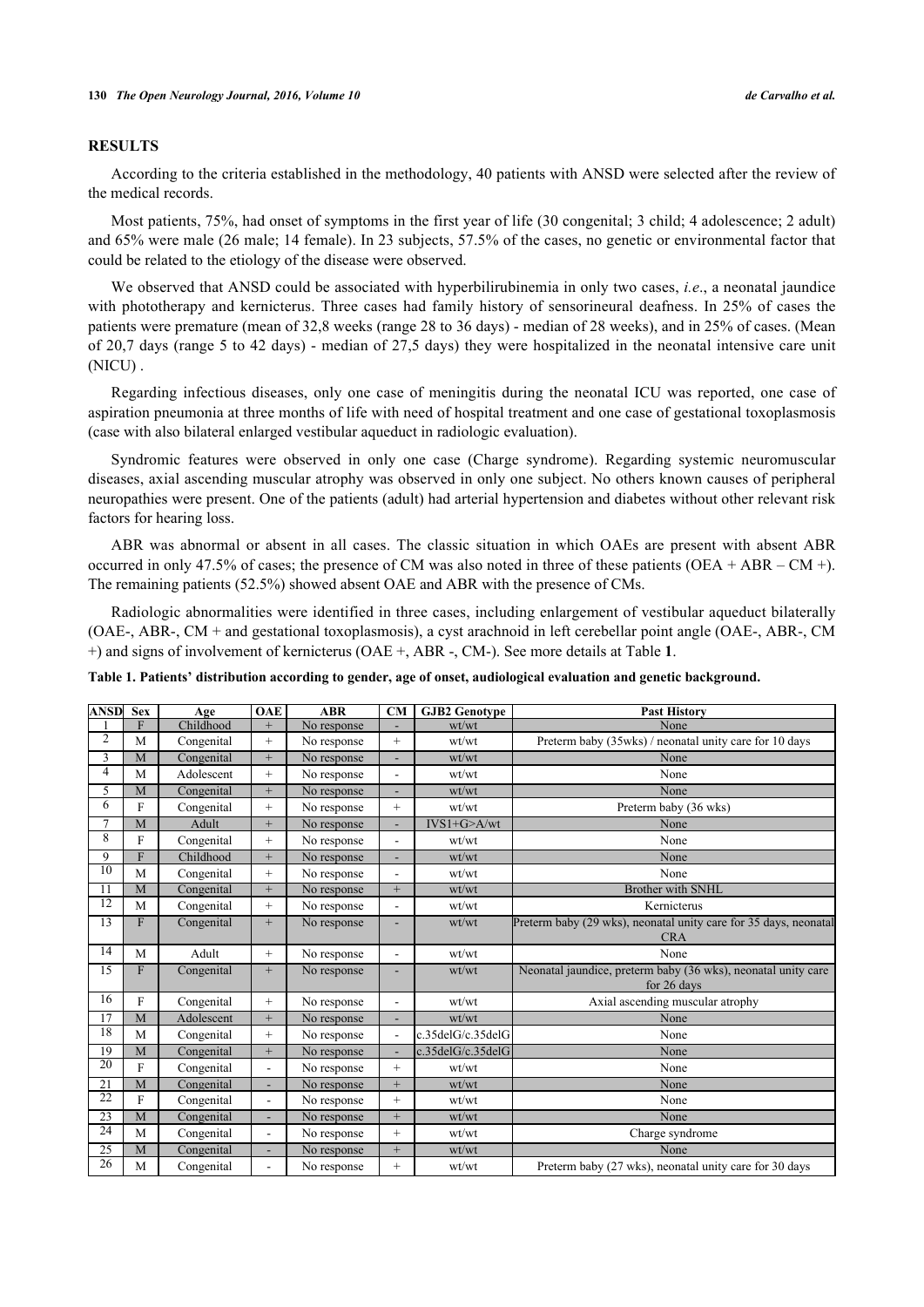| ANSD | <b>Sex</b> | Age        | <b>OAE</b>                   | <b>ABR</b>  | CM     | <b>GJB2 Genotype</b>        | <b>Past History</b>                                     |  |
|------|------------|------------|------------------------------|-------------|--------|-----------------------------|---------------------------------------------------------|--|
| 27   | М          | Congenital |                              | No response | $+$    | wt/wt                       | Preterm baby (28 wks), neonatal unity care for 42 days, |  |
|      |            |            |                              |             |        |                             | meningitis                                              |  |
| 28   | M          | Congenital | ۰                            | No response | $^{+}$ | wt/wt                       | Preterm baby (32 wks), neonatal unity care for 14 days  |  |
| 29   | M          | Congenital | ٠.                           | No response | $+$    | wt/wt                       | Neonatal unity care for 10 days                         |  |
| 30   | M          | Congenital | $\overline{\phantom{a}}$     | No response | $^{+}$ | wt/wt                       | None                                                    |  |
| 31   |            | Congenital | ۰.                           | No response | $+$    | wt/wt                       | Gestational toxoplasmosis                               |  |
| 32   | F          | Congenital | ۰                            | No response | $^{+}$ | wt/wt                       | aspiration pneumonia 3 months old                       |  |
| 33   | M          | Congenital | ۰.                           | No response | $+$    | $c.35$ del $G/c.35$ del $G$ | Preterm baby (35 wks), neonatal unity care for 05 days  |  |
| 34   | M          | Congenital | $\overline{\phantom{a}}$     | No response | $^{+}$ | wt/wt                       | Preterm baby (35 wks), neonatal unity care for 19 days  |  |
| 35   |            | Adolescent | ۰.                           | No response | $+$    | wt/wt                       | Systemic arterial hypertension, diabetes mellitus       |  |
| 36   | M          | Congenital | $\overline{\phantom{a}}$     | No response | $^{+}$ | wt/wt                       | Brother with SNHL                                       |  |
| 37   |            | Adolescent | ۰.                           | No response | $+$    | wt/wt                       | None                                                    |  |
| 38   | M          | Congenital | $\qquad \qquad \blacksquare$ | No response | $^{+}$ | wt/wt                       | Preterm baby (35 wks), neonatal unity care for 16 days  |  |
| 39   |            | Congenital | ۰.                           | No response | $+$    | wt/wt                       | None                                                    |  |
| 40   | M          | Childhood  | ۰                            | No response | $^{+}$ | wt/wt                       | None                                                    |  |

*(Table 1) contd.....*

**Ps**.: M: male; F: female; +: positive; -: negative; N/A: not available; wt: wild type.

## **Genetic Testing**

Sequence analysis of *GJB2* gene was performed in all 40 patients with clinical diagnosis of ANSD. Pathogenic variants in the connexin 26 gene were identified in four subjects. Biallelic mutations that accounted for hearing loss (HL) were found in three patients, all of them with c.35delG mutation in homozygous state. The splice site mutation IVS1+1G>A was detected in heterozygous state in one individual. However, since the second mutant allele was not identified, it was not possible to establish its correlation with the phenotype. See more details at Table **[2](#page-4-0)**.

| <b>ANSD</b>          | Case 18                    | Case 19                                                                                      | Case 33                            | Case $7*$                                                                                           |
|----------------------|----------------------------|----------------------------------------------------------------------------------------------|------------------------------------|-----------------------------------------------------------------------------------------------------|
| Gender               | Male                       | Male                                                                                         | Male                               | Male                                                                                                |
| Age (at diagnosis)   | Congenital                 | Congenital                                                                                   | Congenital                         | Adult                                                                                               |
| <b>OAE</b>           | $^{+}$                     |                                                                                              |                                    | $+$                                                                                                 |
| ABR                  | absent                     | absent                                                                                       | absent                             | absent                                                                                              |
| CM                   |                            |                                                                                              | $+$                                |                                                                                                     |
| GJB2 Genotype        | c.35delG/c.35delG          | $c.35$ del $G/c.35$ del $G$                                                                  | $c.35$ del $G/c.35$ del $G$        | $IVS1+G>A/wt$                                                                                       |
| Pure Tone Thresholds | $50-70$ dB                 | $60-80$ dB                                                                                   | 80-100 dB                          | $40-70$ dB                                                                                          |
| <b>IRF</b>           | 68%                        | NA                                                                                           | 50%                                | 72%                                                                                                 |
| <b>LRF</b>           | 65 dB                      | 70dB                                                                                         | $60$ dB                            | 40 dB                                                                                               |
| Past History         | None                       | None                                                                                         | Preterm baby (35 wks) NICU<br>(5d) | None                                                                                                |
| CT/MNR               | Normal                     | Normal                                                                                       | Normal                             | Normal                                                                                              |
| Treatment            | $CI + HA + speech$ therapy | $CI + HA + speech therapy$                                                                   | $CI + HA + speech therapy$         | $HA$ + speech therapy                                                                               |
| Ps.                  |                            | detects plate and barrel in<br>behavioral audiometry with hearing<br>aids and $/a / & / u /$ |                                    | Understanding speech<br>difficulty; PTA oscillations;<br>Some audiogram similar to<br>conductive HL |

<span id="page-4-0"></span>**Table 2. Patients details with pathogenic variants in the connexin 26 gene.**

Ps.: M: male; F: female; +: positive; -: negative; N/A: not available; wt: wild type; CI: cochlear implant; HA: hearing aids. PTA: pure tone audiometry; HL: hearing loss. NICU: neonatal unity care unity.

All the variables with *GJB2* gene' homozygous were matched (Chi-Square and Fischer-t-Test) and we did not found any relevant correlation.

We found correlation between the mutation of *GJB2* gene' homozygous only with moderate  $(p=0.03)$  and severe (*p*=0,02) hearing loss associated with the presence of CM, however the Fischer-t-Test did not confirm this relationship.

The variables analyzed about the relationship with *GJB2* gene were: neonatal care unit, past history, gender, prematurity, jaundice, other peripheral neuropathies, infectious disease, radiologic abnormalities, syndromic comorbidities, OEA+ABR-, OEA+ABR-CM+, age, presence and absence of OEA, presence and absence CM, hearing loss (mild to profound).

The relationships between hearing loss and the presence of CM and hearing loss with OEA+ABR- or OEA-ABR-CM+ were also evaluated, with no significant findings. See more details at Table **[3](#page-5-0)**.

## **DISCUSSION**

ANSD, unknown until recently, is a condition that has been more studied in the last decade, and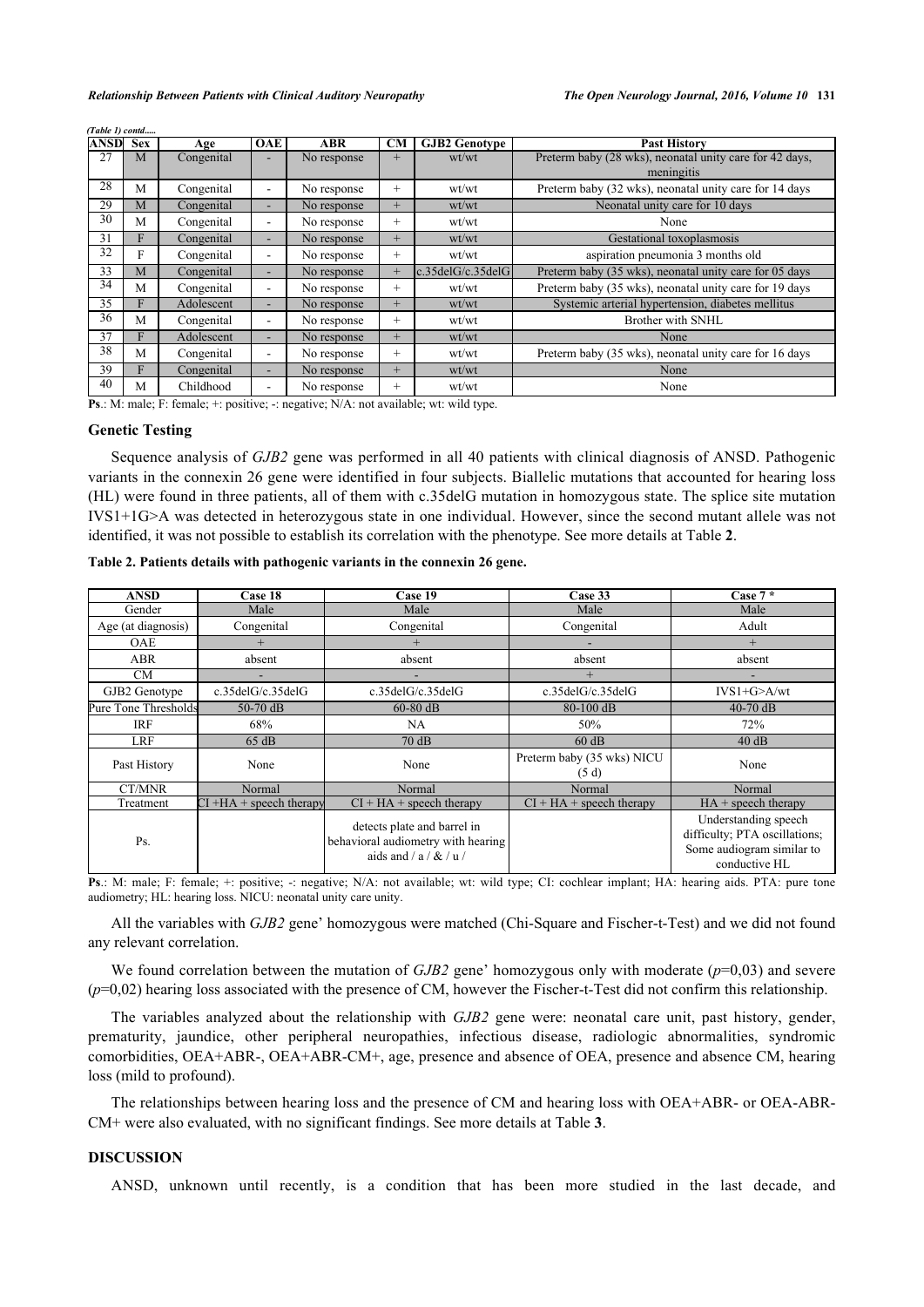## **132** *The Open Neurology Journal, 2016, Volume 10 de Carvalho et al.*

electrophysiological tests for hearing are essential tools for proper diagnosis and knowledge of its pathophysiology. The diagnosis is primarily based on changes in ABR associated with normal OAEs [[2\]](#page-7-3).

OAEs are used to evaluate the function of outer hair cells and represent preneural phenomenon related to mechanical processes in the cochlea. The presence of OAE depends on an intact auditory system. They check the organ of Corti functioning and the efferent auditory system (OHCs) [\[1](#page-6-0), [20](#page-7-16)].

<span id="page-5-0"></span>**Table 3. Audiometric thresholds of all subjects [[27\]](#page-8-0).**

| <b>PTA</b>  | Total (n) | $OEA + BERA -$ | $OEA - BERA - MC +$ | $OEA + BERA - MC +$ | $MC -$ |
|-------------|-----------|----------------|---------------------|---------------------|--------|
| Low         |           |                |                     |                     |        |
| Moderated   |           |                |                     |                     |        |
| Severe      |           |                |                     |                     |        |
| Profound    |           |                |                     |                     |        |
| Total $(n)$ | 40        |                |                     |                     |        |

CM is another way to verify the cochlear integrity and functioning. It is an alternating current potential that occurs during the sound stimulus and reflects the movement of the basilar membrane [\[20](#page-7-16)]. CM is a preneural electrical activity, *i.e.*, it occurs before hair cell synapses in the auditory nerve, and thus appears before the wave I in the ABR record [\[21](#page-7-17)].

Cochlear microphonic was present in 60% (24 cases) of the patients, which denotes some degree of cochlear integrity and inner hair cells (IHCs) functioning in these individuals. However, it should be noted that 52,5% (21 cases) of patients had absent transient OAEs, which does not favor the diagnosis. In our study, a large portion of the subjects included had hearing loss onset at congenital age (75%).

ABR was absent or abnormal in all cases. ANSD classically presents with impaired speech discrimination. In individuals with congenital hearing loss, obviously that deficit would result in an impaired speech development [[2,](#page-7-3) [20\]](#page-7-16). The study showed that 51% of the patients had poor speech development, with great difficulty understanding speech, other 26.7% had speech deemed modified (dislalia), although intelligible (reasonable) and 22.3% had good speech without compromising the understanding.

In our cohort, 42.5% (17 cases) of patients had environmental factors or other clinical conditions that may be related to ANSD, such as neonatal ICU, prematurity, family history of deafness, among others. Many recent studies have aimed to identify the possible mechanisms responsible for auditory neuropathy, particularly the involvement of genetic factors [\[1](#page-6-0), [2](#page-7-3), [22](#page-8-1)].

Three out of the 40 patients with clinical diagnosis of ANSD were homozygous for c.35delG mutation. Mutations in the connexin 26 gene are frequent in many populations, accounting for up to 50% of all ANSD cases. Interestingly, two different studies also reported the finding of ANSD in individuals with HL carrying *GJB2* mutations [[13,](#page-7-11) [14\]](#page-7-12).

There is no scientific evidence to support the real relationship between ANSD and mutations in the *GJB2* gene. This gene is expressed in the cochlea non sensory cells (support cells) and encodes the connexin 26 protein, which is associated with the cellular communication (gap junctions), forming channels that mediate passage of small ions and molecules across cell membranes, allowing for example, the recycling of potassium ions in the cochlear fluids [[13](#page-7-11)[, 14](#page-7-12), [23,](#page-8-2) [24\]](#page-8-3).

Mutations in this gene can alter the function of connexin 26 to cause deficiency in the flow of potassium ions, which can lead to cell death and consequently deafness since high potassium levels may affect the function and survival of cells necessary to support hearing [\[13](#page-7-11), [14](#page-7-12), [23](#page-8-2), [24](#page-8-3)].

It is possible that OAE observed in patients with ANSD represents residual activity of a few outer hair cells remained alive in the apical part of the cochlea, and thus the hearing loss observed in these cases would not fit the diagnosis of ANSD [[24\]](#page-8-3).

It is currently known that the connexin 26 deficiency disrupts the inner ear ion homeostasis, which leads to a local extracellular accumulation of potassium and cell death [[25\]](#page-8-4).

Conversely, Matsunaga's recent reports also highlights that mutations in connexin 26 gene may cause impairment of inner hair cells and nerve endings beneath the hair cells and be responsible for nonsyndromic recessive ANSD [\[26\]](#page-8-5). Thereby, further studies are necessary to clarify the link between *GJB2* mutations and ANSD [[20\]](#page-7-16).

The identification of genetic alterations responsible for ANSD may contribute for a better understanding of the molecular basis and pathophysiological mechanisms involved in different hearing loss phenotypes. The use of new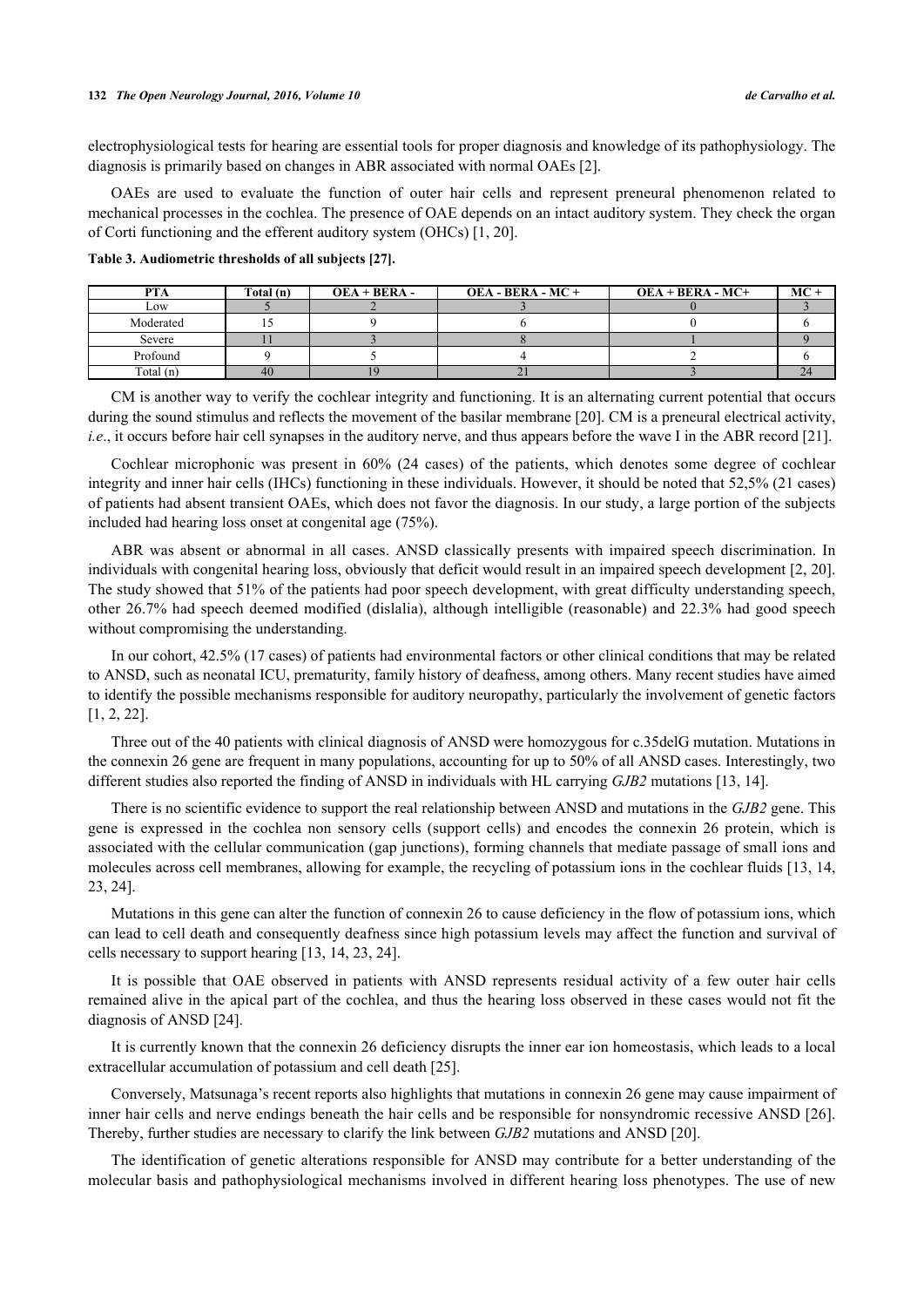#### *Relationship Between Patients with Clinical Auditory Neuropathy The Open Neurology Journal, 2016, Volume 10* **133**

molecular tools allowing a faster and more effective diagnosis is of great importance for the prognosis and also for the patients' treatment.

Genetic testing, combined with clinical and audiological exams, allows an accurate diagnosis, as well as the development of more specific treatments and genetic counseling of patients and/or families [\[16](#page-7-13)].

There is no scientific evidence to support the real relationship between ANSD and mutations in the GJB2 gene. This gene is expressed in the cochlea non sensory cells (support cells) and encodes the connexin 26 protein, which is associated with the cellular communication (gap junctions), forming channels that mediate passage of small ions and molecules across cell membranes, allowing for example, the recycling of potassium ions in the cochlear fluids [\[13](#page-7-11) - [16\]](#page-7-13).

In this paper we conducted a literature review on the mutations in GJB2 gene in patients with ANSD, and studied this relationship in our population. Only few articles studied this relationship and more data about this topic can help another studies and protocols of the investigation and development of knowledge of ANSD.

This research article is important because it is the first Brazilian and Latin American review on this topic, it shows the most frequent causes ANSD, and the peculiarities of ANSD and this relationship with mutations in GJB2 gene.

We believe that these findings are of great importance to all professionals who work with patients with auditory neuropathy, such as pediatrician, otolaryngologists, audiologists, genetics and researches teams.

The underlying causes of ANSD are highly questionable and uncertain; therefore the study of GJB2 involvement in patients with ANSD can help guide new studies, new discoveries and the interface of these genetic alterations with different clinical phenotypes of deafness.

The diagnosis of ANSD should be considered in patients with bilateral hearing loss initiated until adolescence. Studies should be performed to determine the role of perinatal and genetic conditions in the origin of the disease.

The knowledge of clinical features of ANSD, as specified in the above data, allows us to presume that individuals diagnosed with hearing loss were more likely to present ANSD. The clinical skills improvement, combined with additional tests (genetic and audiological), allows large knowledge of ANSD's etiologies that are still being studied.

#### **CONCLUSION**

We found, a 7.5% ratio of GJB2 gene mutations in patients with ANSD.

Evidences are lacking to show the actual relationship between ANSD and GJB2 gene.

## **CONFLICT OF INTEREST**

The authors confirm that this article content has no conflict of interest.

## **ACKNOWLEDGEMENTS**

We warmly thank our University, our Department, our patients and every person who support us to perform our work.

The present study, including the protocols for subject recruitment and assessment, the informed consent for participants, and the overall analysis plan were reviewed and approved by the Faculty of Medical Sciences□UNICAMP and the Center for Molecular Biology and Engineering (CBMEG), São Paulo, Brazil, by their doctoral programs and research ethics committees. The authors would also like to thank their University, their Department, their patients and every person who supported them in performing their research. This article is part of a doctoral project that is funded by CAPES (Higher Education Personnel Improvement Coordination, Ministry of Health, Brazil). The authors would like to thank to the Institutional Support from CNPq (National Council for Scientific and Technological Development).

**UNICAMP Approval.** The study, including the protocols for subject recruitment and assessment, the informed consent for participants, and the overall analysis plan were reviewed and approved by UNICAMP boards for the Faculdade de Ciências Médicas da Universidade Estadual de Campinas e do Centro de Biologia e Engenharia Molecular (CBMEG), São Paulo Brasil, through their doctoral programs and their research ethics committee.

## **REFERENCES**

<span id="page-6-0"></span><sup>[1]</sup> Morales VP, Gentile CM. Study of the audiologic characteristics in cases of auditory neuropathy. Pro Fono 2002; 14(2): 241-6.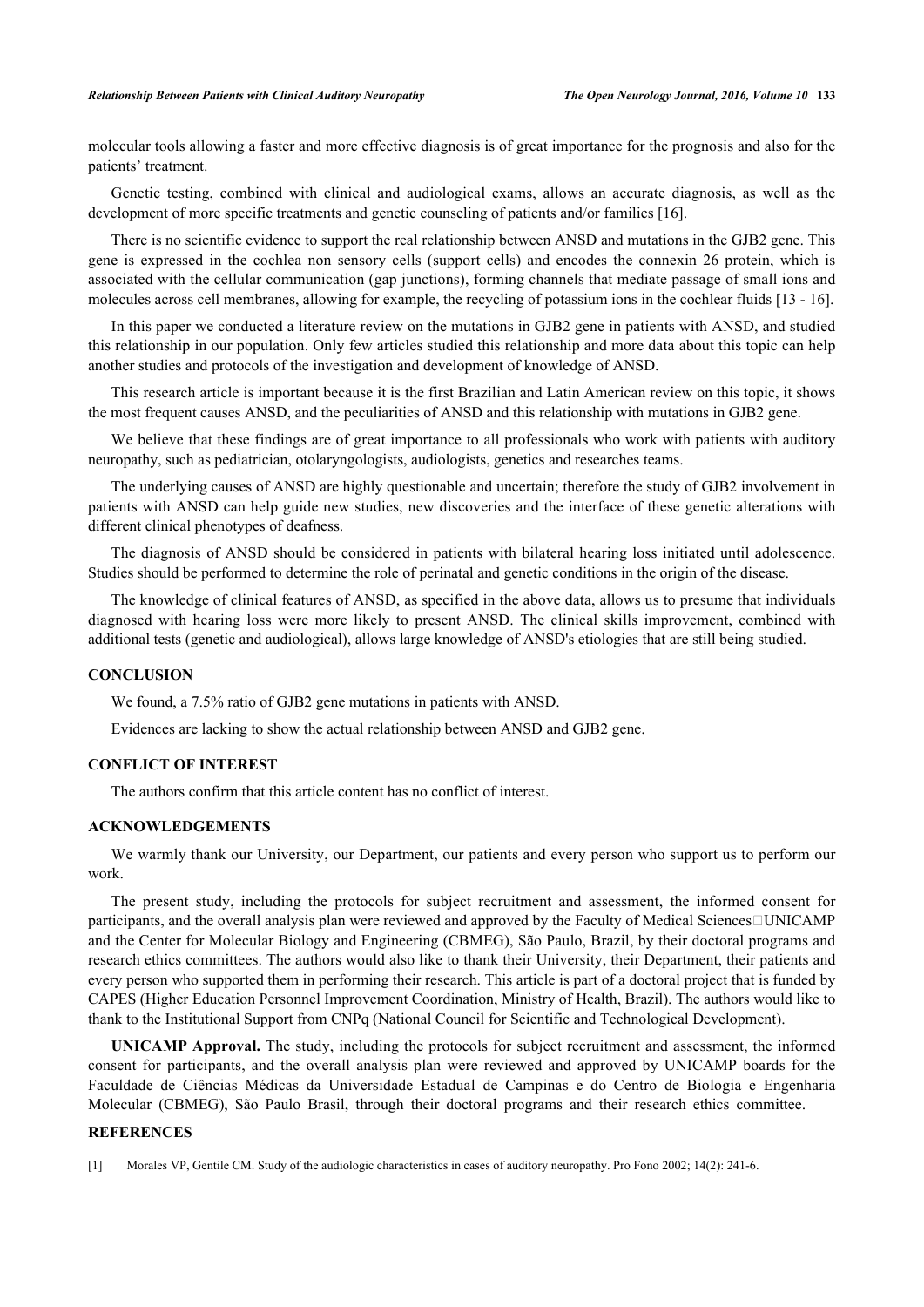#### **134** *The Open Neurology Journal, 2016, Volume 10 de Carvalho et al.*

- <span id="page-7-3"></span>[2] Spinelli M, Fávero-Breuel ML, Silva CM. Auditory neuropathy: clinical, diagnostic and therapeutic aspects. Rev Bras Otorrinolaringol 2001; 6(67): 863-7.
- <span id="page-7-0"></span>[3] Sanyelbhaa Talaat H, Kabel AH, Samy H, Elbadry M. Prevalence of auditory neuropathy (AN) among infants and young children with severe to profound hearing loss. Int J Pediatr Otorhinolaryngol 2009; 73(7): 937-9. [\[http://dx.doi.org/10.1016/j.ijporl.2009.03.009](http://dx.doi.org/10.1016/j.ijporl.2009.03.009)] [PMID: [19409623\]](http://www.ncbi.nlm.nih.gov/pubmed/19409623)
- <span id="page-7-1"></span>[4] Yasunaga S, Grati M, Cohen-Salmon M, *et al.* A mutation in OTOF, encoding otoferlin, a FER-1-like protein, causes DFNB9, a nonsyndromic form of deafness. Nat Genet 1999; 21(4): 363-9. [\[http://dx.doi.org/10.1038/7693\]](http://dx.doi.org/10.1038/7693) [PMID: [10192385](http://www.ncbi.nlm.nih.gov/pubmed/10192385)]
- <span id="page-7-2"></span>[5] Rodríguez-Ballesteros M, Reynoso R, Olarte M, *et al.* A multicenter study on the prevalence and spectrum of mutations in the otoferlin gene (OTOF) in subjects with nonsyndromic hearing impairment and auditory neuropathy. Hum Mutat 2008; 29(6): 823-31. [\[http://dx.doi.org/10.1002/humu.20708](http://dx.doi.org/10.1002/humu.20708)] [PMID: [18381613\]](http://www.ncbi.nlm.nih.gov/pubmed/18381613)
- <span id="page-7-4"></span>[6] Romanos J, Kimura L, Fávero ML, *et al.* Novel OTOF mutations in Brazilian patients with auditory neuropathy. J Hum Genet 2009; 54(7): 382-5.

[\[http://dx.doi.org/10.1038/jhg.2009.45](http://dx.doi.org/10.1038/jhg.2009.45)] [PMID: [19461658\]](http://www.ncbi.nlm.nih.gov/pubmed/19461658)

- <span id="page-7-5"></span>[7] Delmaghani S, del Castillo FJ, Michel V, *et al.* Mutations in the gene encoding pejvakin, a newly identified protein of the afferent auditory pathway, cause DFNB59 auditory neuropathy. Nat Genet 2006; 38(7): 770-8. [\[http://dx.doi.org/10.1038/ng1829\]](http://dx.doi.org/10.1038/ng1829) [PMID: [16804542](http://www.ncbi.nlm.nih.gov/pubmed/16804542)]
- <span id="page-7-6"></span>[8] Schoen CJ, Emery SB, Thorne MC, *et al.* Increased activity of Diaphanous homolog 3 (DIAPH3)/diaphanous causes hearing defects in humans with auditory neuropathy and in Drosophila. Proc Natl Acad Sci USA 2010; 107(30): 13396-401. [\[http://dx.doi.org/10.1073/pnas.1003027107](http://dx.doi.org/10.1073/pnas.1003027107)] [PMID: [20624953](http://www.ncbi.nlm.nih.gov/pubmed/20624953)]
- <span id="page-7-7"></span>[9] Wang QJ, Li QZ, Rao SQ, *et al.* AUNX1, a novel locus responsible for X linked recessive auditory and peripheral neuropathy, maps to Xq23-27.3. J Med Genet 2006; 43(7): e33. [\[http://dx.doi.org/10.1136/jmg.2005.037929](http://dx.doi.org/10.1136/jmg.2005.037929)] [PMID: [16816020\]](http://www.ncbi.nlm.nih.gov/pubmed/16816020)
- <span id="page-7-8"></span>[10] Chaïb H, Place C, Salem N, *et al.* A gene responsible for a sensorineural nonsyndromic recessive deafness maps to chromosome 2p22-23. Hum Mol Genet 1996; 5(1): 155-8. [\[http://dx.doi.org/10.1093/hmg/5.1.155](http://dx.doi.org/10.1093/hmg/5.1.155)] [PMID: [8789454\]](http://www.ncbi.nlm.nih.gov/pubmed/8789454)
- <span id="page-7-9"></span>[11] Manchaiah VK, Zhao F, Danesh AA, Duprey R. The genetic basis of auditory neuropathy spectrum disorder (ANSD). Int J Pediatr Otorhinolaryngol 2011; 75(2): 151-8. [\[http://dx.doi.org/10.1016/j.ijporl.2010.11.023](http://dx.doi.org/10.1016/j.ijporl.2010.11.023)] [PMID: [21176974\]](http://www.ncbi.nlm.nih.gov/pubmed/21176974)
- <span id="page-7-10"></span>[12] Kim TB, Isaacson B, Sivakumaran TA, Starr A, Keats BJ, Lesperance MM. A gene responsible for autosomal dominant auditory neuropathy (AUNA1) maps to 13q14-21. J Med Genet 2004; 41(11): 872-6. [\[http://dx.doi.org/10.1136/jmg.2004.020628](http://dx.doi.org/10.1136/jmg.2004.020628)] [PMID: [15520414\]](http://www.ncbi.nlm.nih.gov/pubmed/15520414)
- <span id="page-7-11"></span>[13] Cheng X, Li L, Brashears S, *et al.* Connexin 26 variants and auditory neuropathy/dys-synchrony among children in schools for the deaf. Am J Med Genet A 2005; 139(1): 13-8. [\[http://dx.doi.org/10.1002/ajmg.a.30929](http://dx.doi.org/10.1002/ajmg.a.30929)] [PMID: [16222667\]](http://www.ncbi.nlm.nih.gov/pubmed/16222667)
- <span id="page-7-12"></span>[14] Santarelli R, Cama E, Scimemi P, Dal Monte E, Genovese E, Arslan E. Audiological and electrocochleography findings in hearing-impaired children with connexin 26 mutations and otoacoustic emissions. Eur Arch Otorhinolaryngol 2008; 265(1): 43-51. [\[http://dx.doi.org/10.1007/s00405-007-0412-z](http://dx.doi.org/10.1007/s00405-007-0412-z)] [PMID: [17701047](http://www.ncbi.nlm.nih.gov/pubmed/17701047)]
- [15] Denoyelle F, Weil D, Maw MA, *et al.* Prelingual deafness: high prevalence of a 30delG mutation in the connexin 26 gene. Hum Mol Genet 1997; 6(12): 2173-7. [\[http://dx.doi.org/10.1093/hmg/6.12.2173](http://dx.doi.org/10.1093/hmg/6.12.2173)] [PMID: [9336442\]](http://www.ncbi.nlm.nih.gov/pubmed/9336442)
- <span id="page-7-13"></span>[16] Denoyelle F, Marlin S, Weil D, *et al.* Clinical features of the prevalent form of childhood deafness, DFNB1, due to a connexin-26 gene defect: implications for genetic counselling. Lancet 1999; 353(9161): 1298-303.

[\[http://dx.doi.org/10.1016/S0140-6736\(98\)11071-1\]](http://dx.doi.org/10.1016/S0140-6736(98)11071-1) [PMID: [10218527](http://www.ncbi.nlm.nih.gov/pubmed/10218527)]

- <span id="page-7-14"></span>[17] Roush P, Frymark T, Venediktov R, Wang B. Audiologic management of auditory neuropathy spectrum disorder in children: a systematic review of the literature. Am J Audiol 2011; 20(2): 159-70. [\[http://dx.doi.org/10.1044/1059-0889\(2011/10-0032\)\]](http://dx.doi.org/10.1044/1059-0889(2011/10-0032)) [PMID: [21940978](http://www.ncbi.nlm.nih.gov/pubmed/21940978)]
- [18] Walton J, Gibson WP, Sanli H, Prelog K. Predicting cochlear implant outcomes in children with auditory neuropathy. Otol Neurotol 2008;  $29(3)$ : 302-9. [\[http://dx.doi.org/10.1097/MAO.0b013e318164d0f6\]](http://dx.doi.org/10.1097/MAO.0b013e318164d0f6) [PMID: [18317399](http://www.ncbi.nlm.nih.gov/pubmed/18317399)]
- <span id="page-7-15"></span>[19] Shallop JK, Jin SH, Driscoll CL, Tibesar RJ. Characteristics of electrically evoked potentials in patients with auditory neurophaty/ auditory dys-synchrony. J Audiology 2005; 43: 22-7.
- <span id="page-7-16"></span>[20] Penido RC, Isaac ML. Prevalence of auditory neuropathy spectrum disorder in an auditory health care service. Braz J Otorhinolaryngol 2013; 79(4): 429-33. [\[http://dx.doi.org/10.5935/1808-8694.20130077](http://dx.doi.org/10.5935/1808-8694.20130077)] [PMID: [23929141](http://www.ncbi.nlm.nih.gov/pubmed/23929141)]
- <span id="page-7-17"></span>[21] Rance G, Beer DE, Cone-Wesson B, *et al.* Clinical findings for a group of infants and young children with auditory neuropathy. Ear Hear 1999; 20(3): 238-52.